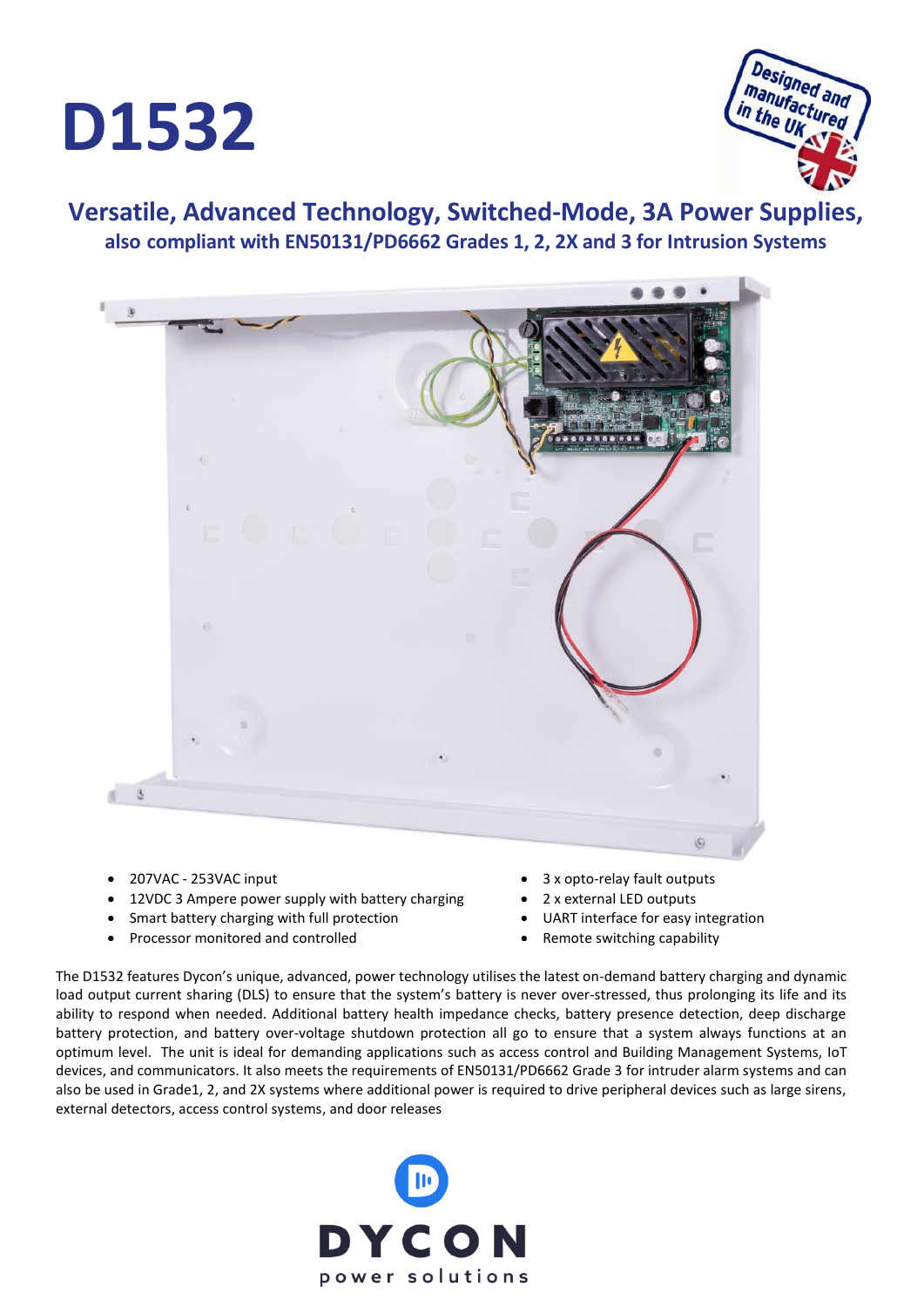# **A versatile solution to reliably powering EN50131 graded intruder alarm systems, access control / Building Management and CCTV systems.**

### **Protection against electrical spikes and surges**

Featuring Dycon's unique protective technology with intelligent and capacitive load switching, surge protection, and snubbing, the Dycon D1532's switched outputs are designed for highly inductive loads such as door strikes and locks electric locks, removing the chance of an 'electrical spike' or transient causing a door to remain closed or open, a frequent cause of personnel delays and expensive engineer call outs.

#### F**ull range of suitable housings including climate versions**

These units' versatility is matched by an extensive range of steel and ABS housings to protect their operation. The larger housings are capable of holding two 17Ah 12V VRLA batteries boosting, the potential standby capacity to cover most requirements under EN50131. For the ever-increasing number of external applications, Dycon's D1532- W units provide full IP65 weather-proof protection, enabling an installer to fit 'smart' 12VDC power adjacent to where it is needed without the need for long cable runs.

#### **Integral data port to simplify system integration**

An integral RJ45 data-port and onboard UART circuitry simplify data integration with other systems and communication networks. This data can include the operational status of the unit including output voltage and current, battery charge rates/ voltages, battery impedance, and ambient temperature. This information can easily be transmitted to a remote service centre so that prompt intervention can be actioned and, thus, avert potentially costly system shutdowns.

#### **Remote switching capability**

Using the programmable SW output control input, both units can have the 12VDC output remotely switched ON and OFF. This option allows connected doors or devices to be controlled manually or by timers, especially useful when there is a need to urgently lock down an access control system or, in an emergency release all doors. This output is fully protected against switching transients and is suitable for switching highly inductive loads such as door strikes and magnets.

#### **Full EN50131-compliance for use in intruder alarm systems**

The D1532 is also fully compliant to EN50131/PD6662 Security Grades 3 and Environmental Class 2. It can be used in the lower Grades 1, 2, and 2X to provide additional power to drive peripheral devices such as CCTV, access control systems, large sirens, external fence detection systems, and locking devices.

#### **Dual redundancy capability**

A practical solution to the problem of maintaining the 12VDC supply to secure infrastructure systems where the unforeseen failure of a single power supply unit would seriously damage the operation of that system, the D2500 Dual Power Supply Redundancy unit is unique. This unit, simply fitted between 2 x Dycon D1532 switchedmode power supply units, combines their two outputs into a single output and, in the unlikely event of the failure of one unit, the other, automatically, and seamlessly, takes over.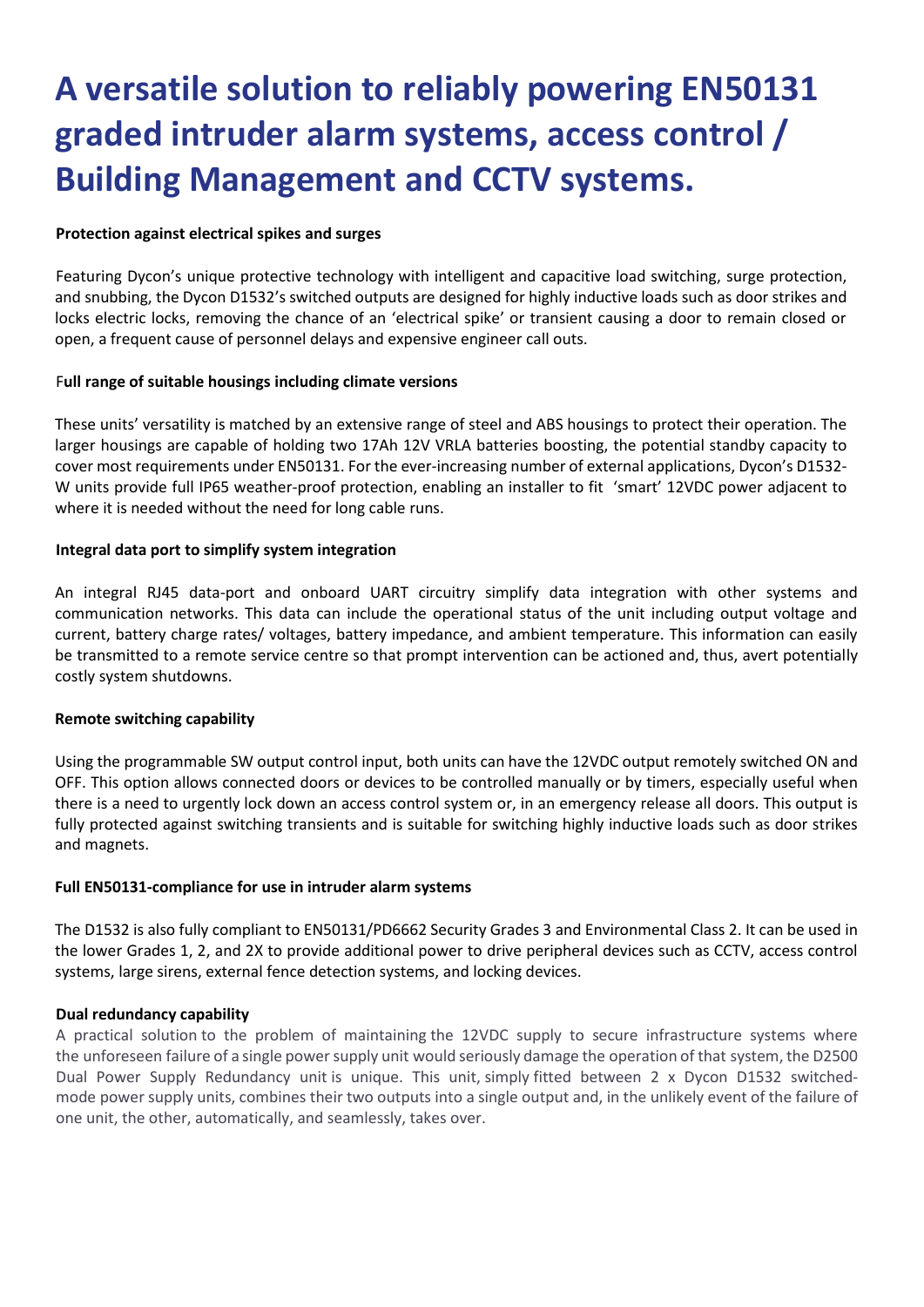# **Dycon D1532 The professional's reliable power solution.**

# **D1532 – 207-253VAC Input – 13.8VDC, 3 Ampere Output**

### **SPECIFICATIONS**

| EN50131/PD6662 Classification                                                                   | Security: Grade 3, Environmental: Class 2                                     |  |
|-------------------------------------------------------------------------------------------------|-------------------------------------------------------------------------------|--|
| <b>Mains Input Voltage D1532</b>                                                                | 207-253VAC, 50Hz.                                                             |  |
| <b>SMPS PSU Protection</b>                                                                      | Hysteric Over-Temperature & Over-Voltage Protection                           |  |
| <b>Maximum Input Continuous Current</b>                                                         | 300mA@230VAC                                                                  |  |
| <b>Peak Inrush Current Limit</b>                                                                | 20A Maximum.                                                                  |  |
| <b>Recommended Mains Input Fuse</b>                                                             | 250V T1A 1.5KA Breaking                                                       |  |
| <b>Voltage Output AC Present</b>                                                                | Min. 13.6Vdc, Max. 13.9Vdc No Load. Min. 13.4 at 2A Load                      |  |
| <b>Voltage Output Standby</b>                                                                   | Min. 10.5Vdc, 12Vdc Nominal No Load. Min 9.5Vdc, @ 2A Load                    |  |
| <b>Continuous Output Current With 24AH Battery</b>                                              | 2A                                                                            |  |
| <b>Peak Output Current</b>                                                                      | 3A                                                                            |  |
| <b>On-Board AC Power Input Fuse</b>                                                             | 20mm x 5mm, 250V, T1A, 1.5KA Break Ceramic                                    |  |
| <b>Recommended Battery Type &amp; Capacity</b>                                                  | Sealed Lead-Acid Type; 7, 17, 24 or 38 Ah Capacity                            |  |
| <b>Battery Connectors Supplied</b>                                                              | 2 x Faston 4.75; 2 x M5 Optional For 17, 24 & 38Ah Batteries                  |  |
| 24AH Battery Recharge Time                                                                      | 24 hours for 80% Charge Capacity                                              |  |
| <b>Battery Charging Current</b>                                                                 | On-Demand Load Sharing. Maximum 3A                                            |  |
| <b>Battery Low Voltage Fault</b>                                                                | <11V ±2%, Low Voltage Restore, >11.5V ±2%.                                    |  |
| <b>Battery Deep Discharge Disconnection</b>                                                     | 10.5V ±2%                                                                     |  |
| <b>Output Monitoring Threshold</b>                                                              | Battery Charging Voltage <2V ±2%.                                             |  |
| <b>Battery Fuse</b>                                                                             | PTC, Self-Resetting, Non-Replaceable                                          |  |
| <b>SW Control Input</b>                                                                         | Low <1V, High >4V, 30V Tolerant, 100K Pull-Up/Down                            |  |
| Fault Opto-Relays for faults with EPS (AC power), APS (Battery), and PSU<br>(Power Supply Unit) | Normally Closed, 100mA at 60V, 16 Ohms Maximum, 1500VRMS Isolation<br>Voltage |  |
| Fault Outputs: - Battery fault, FLT (Generic Fault), AC fault                                   | Open Collectors, Normally Off, 100mA at 50V                                   |  |
| Battery current drawn by power supply without mains                                             | Maximum 90mA (Depending On PSU Status)                                        |  |
| <b>Maximum Ripple Voltage</b>                                                                   | 0.7V Peak-to-Peak.                                                            |  |
| <b>Operating Temperature and Humidity Range</b>                                                 | -10°C to +40°C, 75% Maximum Humidity, Non-Condensing                          |  |

#### **Part Numbers and Ordering Information**

| <b>PCB only</b>               | A box            | <b>B</b> box     | <b>XLB</b> box   | C box                         | E box            | W box (IP65)     |
|-------------------------------|------------------|------------------|------------------|-------------------------------|------------------|------------------|
| $130 \times 100 \times 42$ mm | 235 x 170 x 85mm | 260 x 320 x 90mm | 400 x 290 x 90mm | $345 \times 430 \times 90$ mm | 495 x 410 x 90mm | 245 x 195 x 90mm |
| D1532-P                       | D1532-A *        | D1532-B          | D1532-XLB        | D1532-C                       | D1532-E          | D1532-W**        |

*Notes:* 

*\* Depending on our current taken, may require a separate battery box to house sufficient batteries to comply with EN50131 Grade 2* 

*\*\* Does not comply with EN50131*